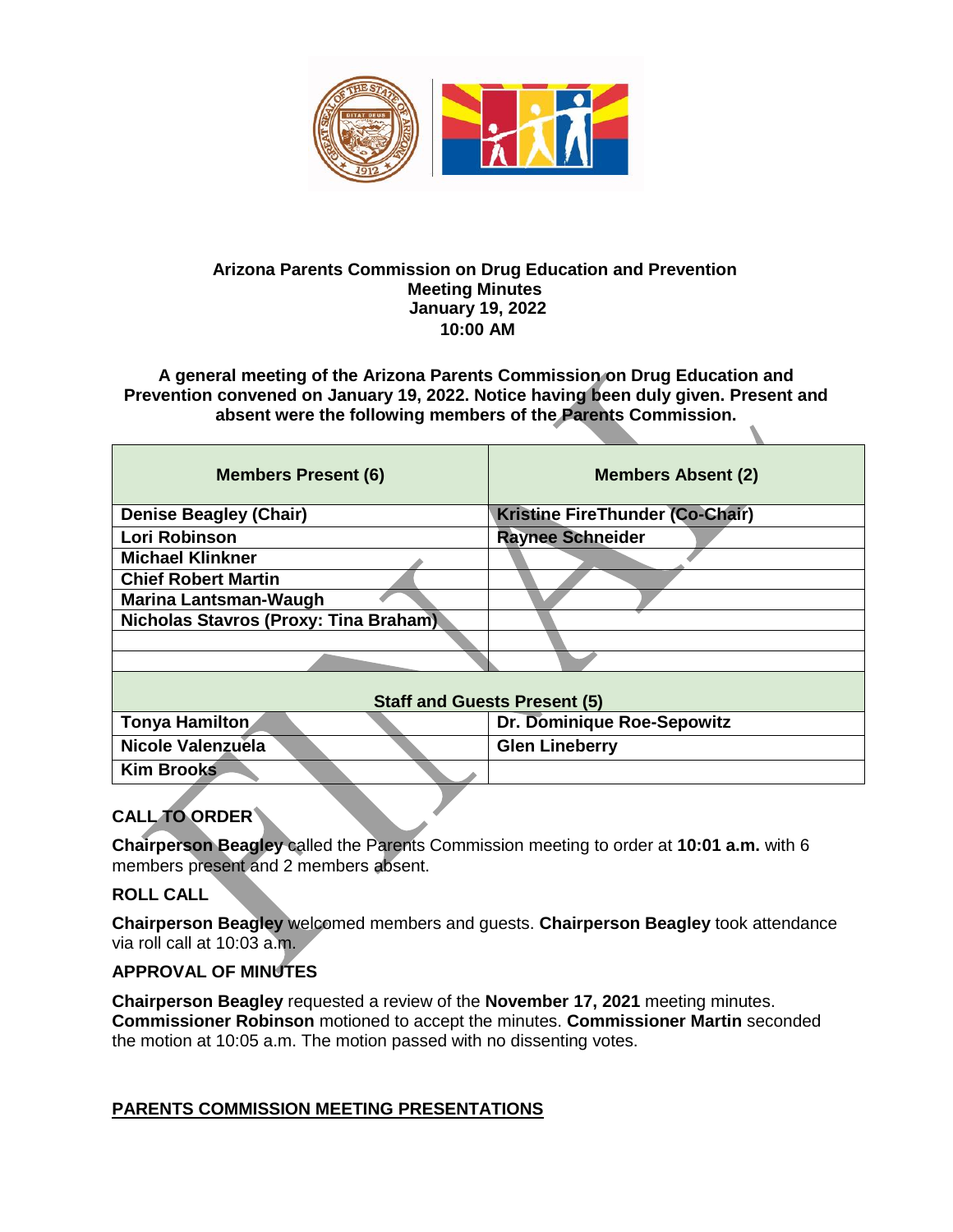#### **ASU Office of Sex Trafficking Intervention Research Dr. Dominique Roe-Sepowitz, Director**

**Chairperson Beagley** welcomed and introduced **Dr. Dominique Roe-Sepowitz, Director. Dr. Dominique Roe-Sepowitz** thanked the Commission for the opportunity to present. **Dr. Dominique Roe-Sepowitz** shared the results from the 2021 Youth Experiences Survey: Exploring the Human Trafficking Experiences of Homeless Young Adults in Arizona, Year 8.

- **Dr. Roe-Sepowitz** stated research questions were related to the life experiences of homeless young adults, sex trafficked homeless young adults, and labor exploited homeless young adults. **Dr. Roe-Sepowitz** shared that there are currently 115 shelter beds available for youth experiencing homelessness and over 2,000 youth qualified for needing shelter. **Dr. Roe-Sepowitz** shared she is working on a project with Arizona Department of Housing and Arizona Department of Economic Security to address the lack of beds and resources for the youth experiencing homelessness.
- **Dr. Roe-Sepowitz** stated that the participants responded to the survey through housing programs, street outreach, and at drop-in centers. The average age of the participants was 21.2 years old; however many had first experienced homelessness beginning at 17 years old. The majority of the participants were Hispanic and 49.4% identified as LGBTQIA+. **Dr. Roe-Sepowitz** stated that it is important to understand the experiences of the youth that identify as LGBTQIA+ are experiencing that is contributing to homelessness. **Dr. Roe-Sepowitz** shared the 71.9% of participants reported they were "kicked-out" of the home.
- **Dr. Roe-Sepowitz** shared that more than 50% of the participants reported that they had dropped out of high school.There is an increased risk for youth in special education services to be sex trafficked. **Dr. Roe-Sepowitz** shared that many participants had relocated to Arizona from a variety of states across the United States and Mexico.
- **Dr. Roe-Sepowitz** stated that 59.6% of participants reported substance use and the average age of first use was 15.4 years old. Sixty-three percent of participants experienced addiction to alcohol and 46.2% experienced addiction to substances after becoming homeless. Participants reported that 48.3% engaged in some form of selfharm. **Dr. Roe-Sepowitz** recommended that screening tools be developed to further identify and respond to self-harm behaviors.
- **Dr. Roe-Sepowitz** reported that 1 in 3 of the participants reported attempting suicide. Sixty-one percent of participants report current mental health diagnosis and 52.8% reported having more than one diagnosis with only 44.9% reported receiving treatment. **Dr. Roe-Sepowitz** shared that the number of participants experiencing suicidality amplifies the need to assess youth experiencing homelessness for suicidality and lethality. **Dr. Roe-Sepowitz** shared that 51.7% of participants reported physical health challenges and only 18% reported receiving treatment. Thirty percent of participants reported having children, a few children remained in the care of the participants and others reported the child being placed with family, Department of Child Safety, or other out-of-home placement.
- **Dr. Roe-Sepowitz** shared that 40.4% of participants had experienced at least one form of sex trafficking and 31.8% reported first being sex trafficked at under the age of 18 years old. **Dr. Roe-Sepowitz** stated that the study reported that 66.7% of those sex trafficked were female and/or identified at LGBTQIA+. The participants reported being forced to be sex trafficked for a place to stay, money, drugs, food, protection, or clothing.
- **Dr. Roe-Sepowitz** stated that the average number of Adverse Childhood Experiences (ACEs) for participants was a four. **Dr. Roe-Sepowitz** reported that a score of four or more ACEs is an indicator for the potential for lifelong physical and mental health challenges. **Dr. Roe-Sepowitz** shared that the participants also reported either witnessing or experiencing domestic violence in childhood and adulthood and significant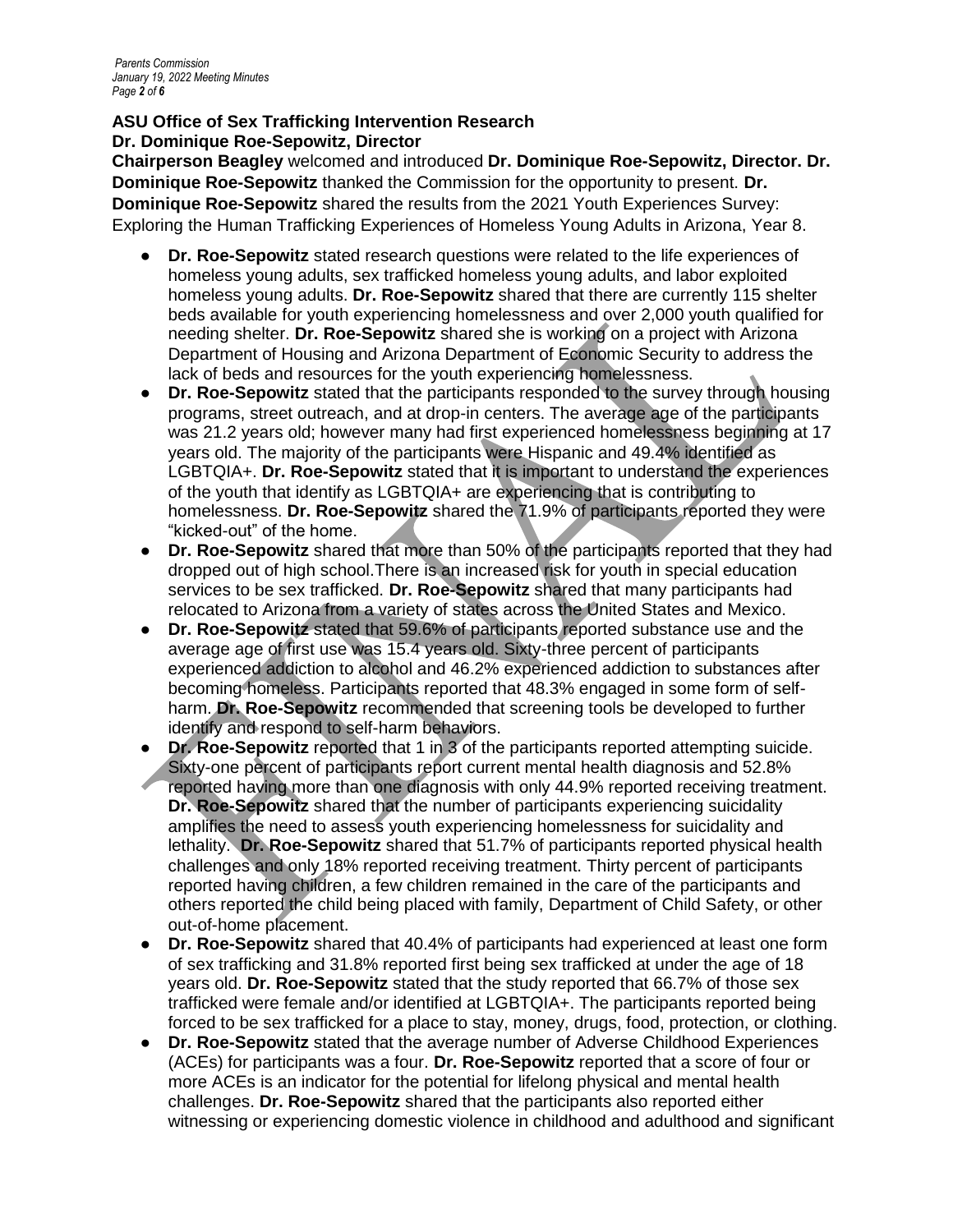life challenges. **Dr. Roe-Sepowitz** stated that the participants did report positive life experiences, which can serve as protective factors against homelessness or long-term negative effects of trauma.

The complete presentation can be reviewed at [https://goyff.az.gov/councils](https://goyff.az.gov/councils-commissions/arizona-parents-commission-drug-education-prevention)[commissions/arizona-parents-commission-drug-education-prevention](https://goyff.az.gov/councils-commissions/arizona-parents-commission-drug-education-prevention)

**Chairperson Beagley** thanked **Dr. Roe-Sepowitz** for her presentation and asked the commission if they had any questions.

- **Ms. Tina Braham (Proxy for Commission Stavros)** asked if participants experienced both sex and labor trafficking. **Dr. Roe-Sepowitz** stated that there was approximately 12% of participants that had experienced at least one form of both sex and labor trafficking.
- **Commissioner Robinson** asked if the participants reported a specific age they had been removed from school. **Dr. Roe-Sepowitz** stated that the study included yes/no questions for the participants to report if they had been suspended or expelled from school, but not the specific age that occurred. **Dr. Roe-Sepowitz** shared that 51.7% of participants reporting dropping out of school.
- **Commissioner Lantzman-Waugh** thanked **Dr. Roe-Sepowitz** for the informative and visually stunning presentation.
- **Chairperson Beagley** asked **Dr. Roe-Sepowitz** for recommendations for interventions and support once an individual has been identified to have been sex trafficked or is atrisk for it. **Dr. Roe-Sepowitz** shared that it is important to screen for and teach individuals about what ACEs are and what it means to them in their own language and their own way. **Dr. Roe-Sepowitz** stated that providing information to the individuals on how to mitigate the potential physical and mental health challenges in their own life.
- **Chairperson Beagley** thanked **Dr. Roe-Sepowitz** for her presentation.

# **Parents Commission Grantee: Miami Junior-Senior High School**

#### **Mr. Glen Lineberry, Principal**

**Chairperson Beagley** welcomed and introduced **Mr. Glen Lineberry, Principal. Mr. Lineberry** thanked the Commission for the opportunity to present.

- **Mr. Lineberry** shared that the city of Miami was located in the Copper Corridor region of Arizona near Globe, AZ. **Mr. Lineberry** shared that the city used to produce more than half of the world's copper, but the mine closed in the 1980's and only opened briefly in the 1990's with a limited workforce. **Mr. Lineberry** shared that up to 30% of the population relocated due to no real economic development over several years.
- **Mr. Lineberry** shared that the following are impacting the community:
	- Limited employment opportunities
	- Rampant drug use and attendant crime
	- Only 25% of students live in a two-parent household
	- Community activities such as sports leagues, community service groups, faithbased organizations, summer programs, summer job programs, or community recreation activities have disappeared diminishing a sense of community cohesion.
	- Families are impacted by divorce, drugs, incarceration, or shift work which undermines family cohesion.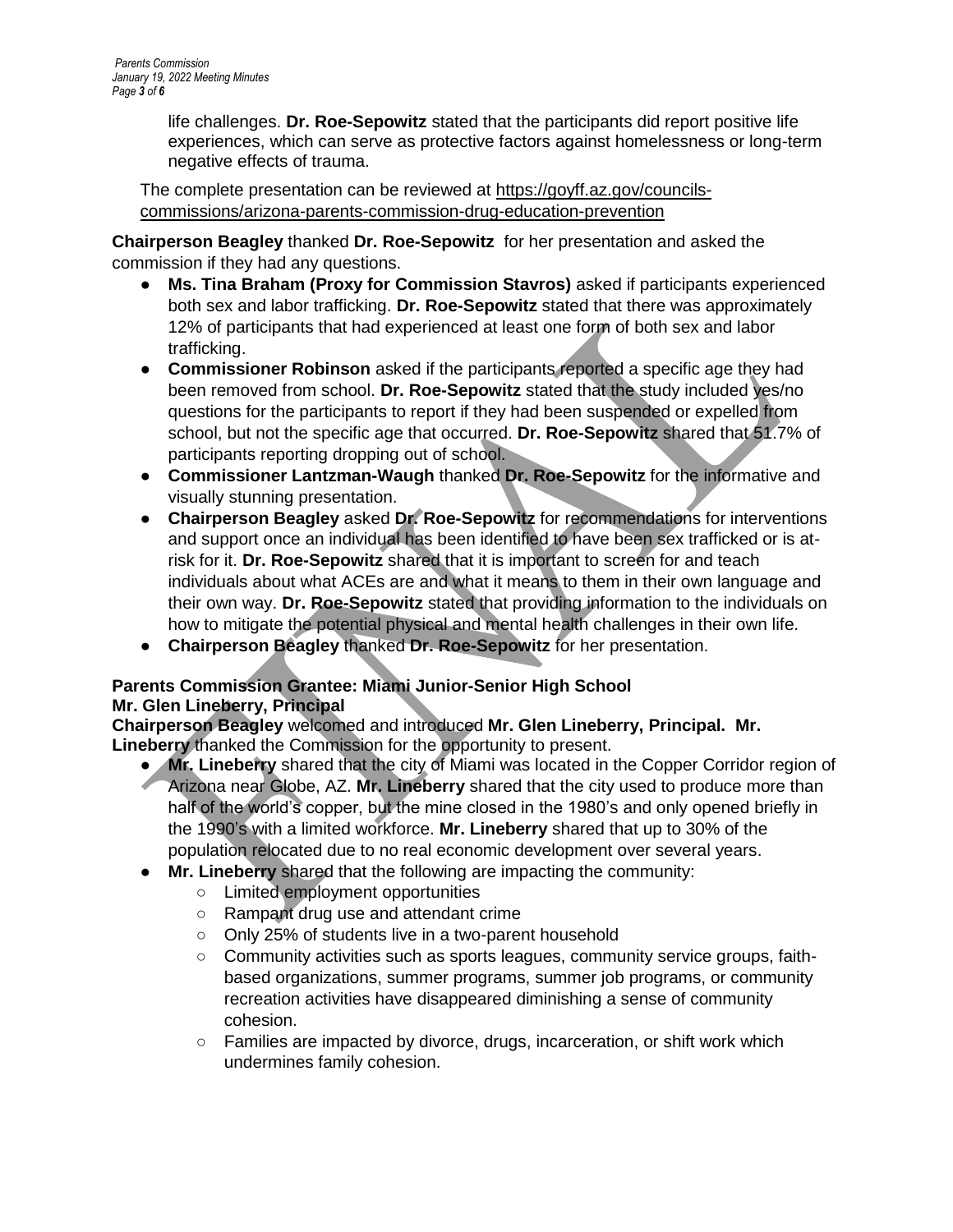- **Mr. Lineberry** shared that the Miami Junior-Senior High School currently has 500 students in grades 6-12. They have implemented the I've Got Something Better To Do program with the Parents Commission Grant funding.
- **Mr. Lineberry** shared their self-directed improvement project includes hiring highly qualified teachers; offering and requiring completion of Career & Technical Programs for graduation; dual enrollment college credits offered; and implemented parent communication and collaboration efforts. **Mr. Lineberry** shared that there has been an 80% reduction in disciplinary referrals and sharply reduced self-reported student use of drugs and alcohol; however, they are having challenges with students vaping.
- **Mr. Lineberry** shared that the community faced significant environmental challenges which included an infestation of frogs and migratory grasshoppers. The community was significantly impacted by the Telegraph Fire as well.
- **Mr. Lineberry** stated that the pandemic has contributed to significant instructional and learning loss; students' overall sense of loss and fears of the future; and 26 parents, guardians, and grandparents passed away from COVID.
- **Mr. Lineberry** shared the challenges to Miami and rural communities include:
	- lack of economic development
	- teacher and counselor shortage
	- access to educational resources
	- equitable internet access
	- loss of community
	- student opportunities in and out of school
	- building educational and career choices into students' futures
	- **Mr. Lineberry** shared that their change of attitude and plan of action include:
		- Explicitly teach change and flexibility
		- Continue important programming on drugs, alcohol, relationships, safety, and personal development. They have brought in "Everybody Matters" to provide counseling and behavioral health services. The staff engage with the students with a Kids at Hope philosophy that there is a significant impact on a child that can establish a positive, loving relationship with a positive adult in their life.
		- To move forward engaging with "I've Got Something Better To Do" and "Miami Orchard and Farm". The students will have a stake in planting, harvesting, and raising animals. The students will learn practical applications to curriculum that they are taught in class in the orchard and in the development of the products produced on the farm.
			- Implement the expansion of "I've Got Someone Better to Be" to empower students to explore, visualize, and find their personal interests, education, and career opportunities through engagement in the program
- **Mr. Lineberry** shared the they are implementing ways to "break the chain of infection" composed of the challenges that the rural communities are facing by becoming agents of change, providing consistent and repetitive services and programs, providing reservoirs of opportunities, empowering students to share the information and opportunities with their families, and increase family and community engagement.
- The complete presentation can be reviewed at [https://goyff.az.gov/councils](https://goyff.az.gov/councils-commissions/arizona-parents-commission-drug-education-prevention)[commissions/arizona-parents-commission-drug-education-prevention](https://goyff.az.gov/councils-commissions/arizona-parents-commission-drug-education-prevention)

**Chairperson Beagley** thanked **Mr. Lineberry** for his presentation. **Chairperson Beagley** asked the commissioners if they had questions for **Mr. Lineberry**.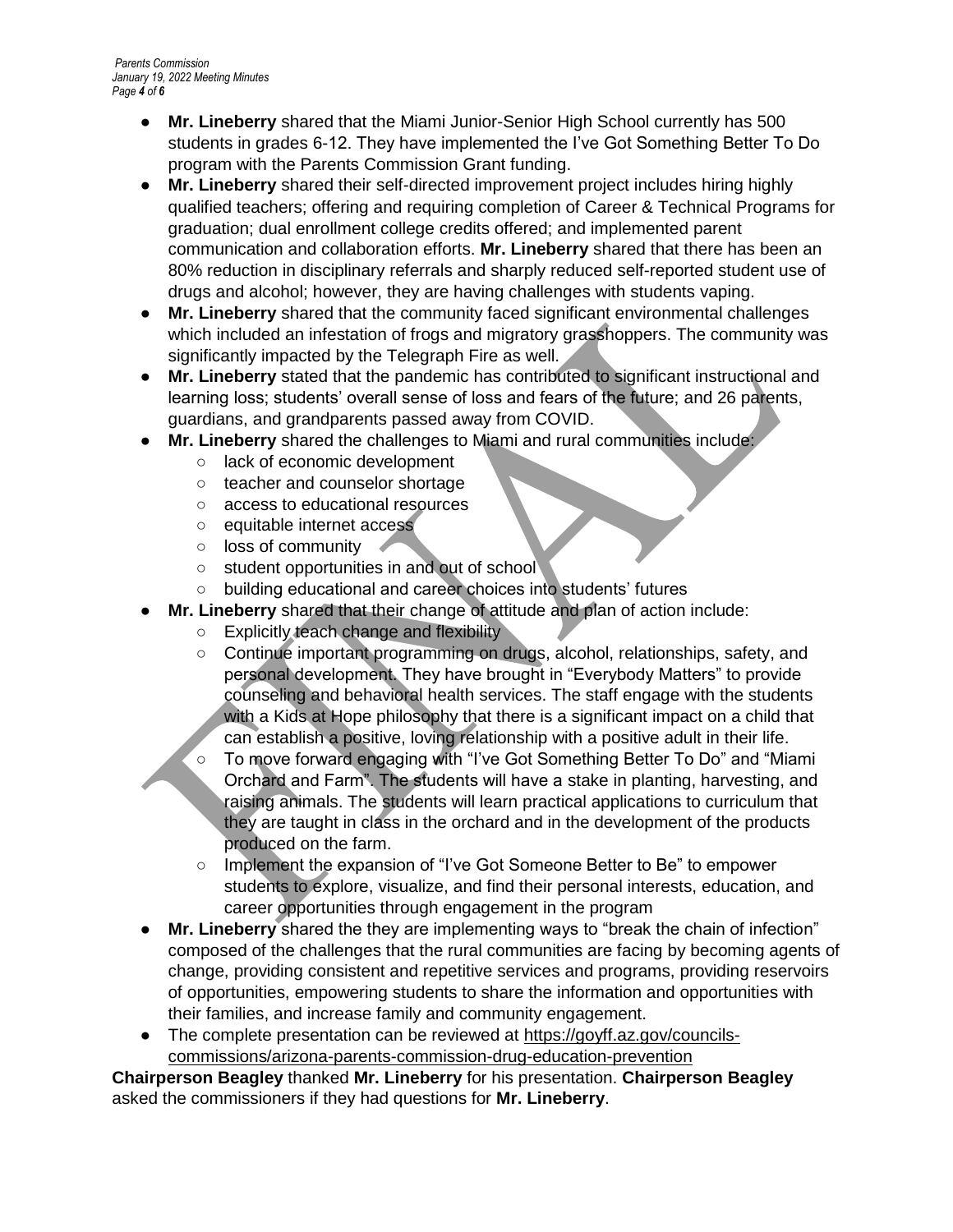- **Chairperson Beagley** shared that it is important that students are provided an opportunity to learn about non-traditional pathways such as learning a trade for their futures, which can increase engagement and provide opportunities to have a mentor and positive adults in their lives. **Chairperson Beagley** asked **Mr. Lineberry** if she could visit the high school. **Mr. Lineberry** welcomed **Chairperson Beagley** to visit and would be excited to give her a tour of the campus and orchard.
- **Commissioner Robinson** thanked **Mr. Lineberry** for the work he is doing for his community. **Commissioner Robinson** stated that research on gardening with students instills a sense of "being good at something" contributing to a sense of being inherently "good." **Mr. Lineberry** thanked **Commissioner Robinson** and shared that when the students feel they are good at something they have the ability to do other things as well.
- **Chairperson Beagley** thanked **Mr. Lineberry** for his presentation.

# **PARENTS COMMISSION GRANTEE UPDATES**

## **Ms. Nicole Valenzuela**

**Governor's Office of Youth, Faith and Family**

**Chairperson Beagley** invited **Ms. Nicole Valenzuela,** Program Administrator, Governor's Office of Youth, Faith and Family, to share grantee updates with the commission. **Ms. Valenzuela** shared that the Parents Commission Grant Request for Application has been reviewed to ensure that it aligns with Arizona State Statute and that the grant had been forwarded to the legal team for review. **Ms. Valenzuela** shared that grant reviewers will be selected for teams to review submitted applications. **Ms. Valenzuela** invited the commission members to become a grant reviewer as long as there are no conflicts of interest with submitted applicants.

## **ANNOUNCEMENTS**

**Chairperson Beagley** asked if any commissioners had any announcements they would like to share.

- **Deputy Director Tonya Hamilton shared that the 4<sup>th</sup> Annual Human Trafficking** Symposium was being hosted virtually on January 20, 2022 in partnership with the Arizona Human Trafficking Council and the McCain Institute. **Deputy Director Hamilton**
- shared that the registration was free.
- **Chairperson Beagley** shared two events the ASU School of Social Work will host.
	- o ASU Winter Institute will be held on 2/23-2/24/2022 at Skysong: The ASU Scottsdale Innovation Center. The conference is focused on first responder and behavioral health cross training. **Chairperson Beagley** stated that there were scholarships available at socialwork.asu.edu.
	- o ASU School of Social Work will facilitate Suicide Prevention and Intervention Training on 1/31/2022 from 9:00 a.m. - 12:00 p.m.

#### **FUTURE AGENDA/MEETING SCHEDULE**

**Chairperson Beagley** stated the next scheduled meeting is set for March 16, 2022 at 10:00 a.m. at the Executive Tower. **Chairperson Beagley** announced that the meeting would be hybrid (in-person & virtual) for those unable to attend in-person.

#### **ADJOURN**

**Chairperson Beagley** thanked everyone for being part of the meeting and asked for a motion to adjourn the meeting. **Commissioner Robinson** moved to adjourn. **Commissioner**